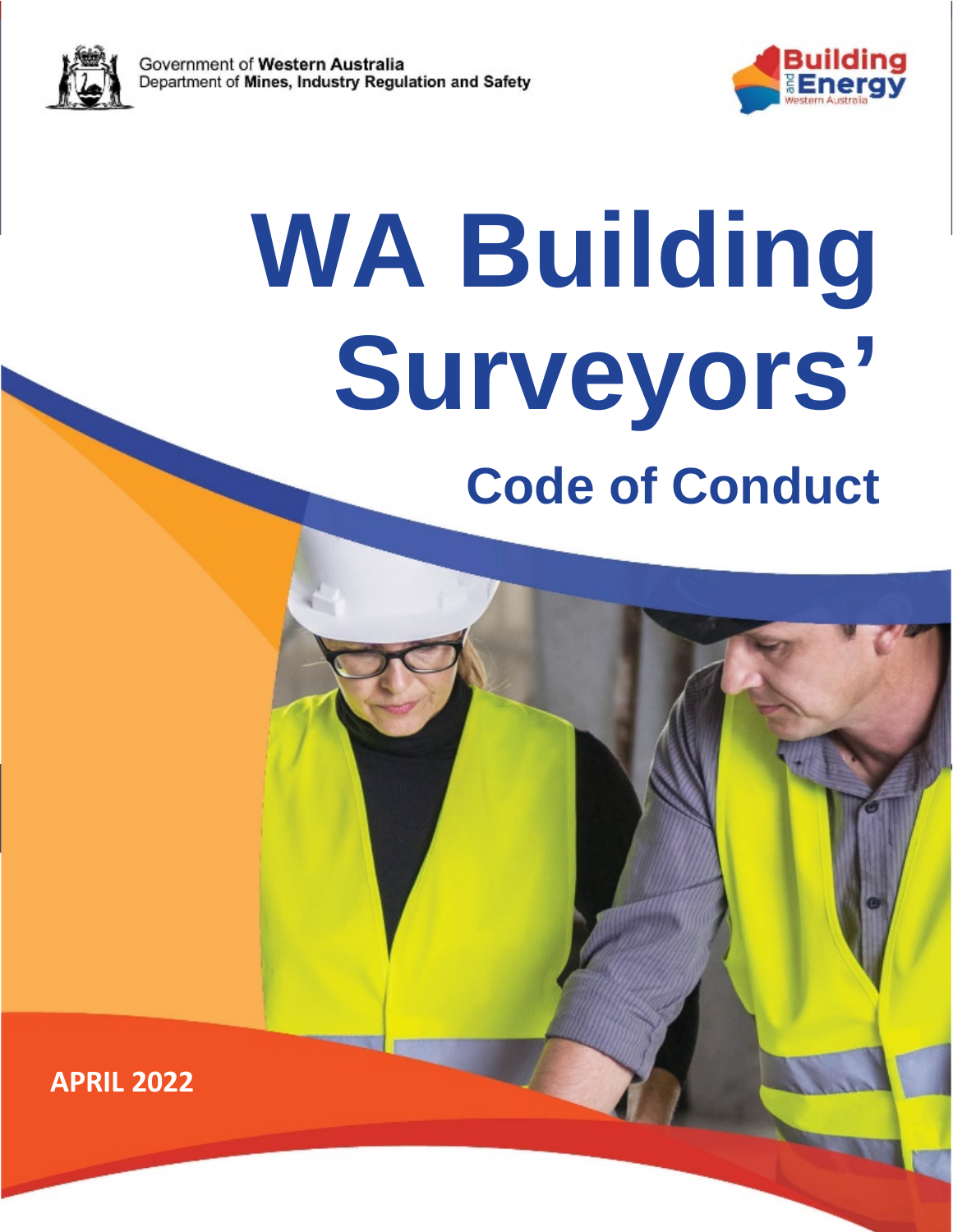# **Contents**

| 1. |  |
|----|--|
| 2. |  |
| 3. |  |
| 4. |  |
|    |  |
|    |  |
|    |  |
|    |  |
|    |  |

This Code is issued by the Building Commissioner under section 96(1)(b) of the Building Services (Complaint Resolution and Administration) Act 2011 (WA)

This Code does not affect or displace obligations under any written law.

A breach of this Code does not constitute a disciplinary matter, but may be taken into account by the Building Commissioner in assessing a disciplinary complaint.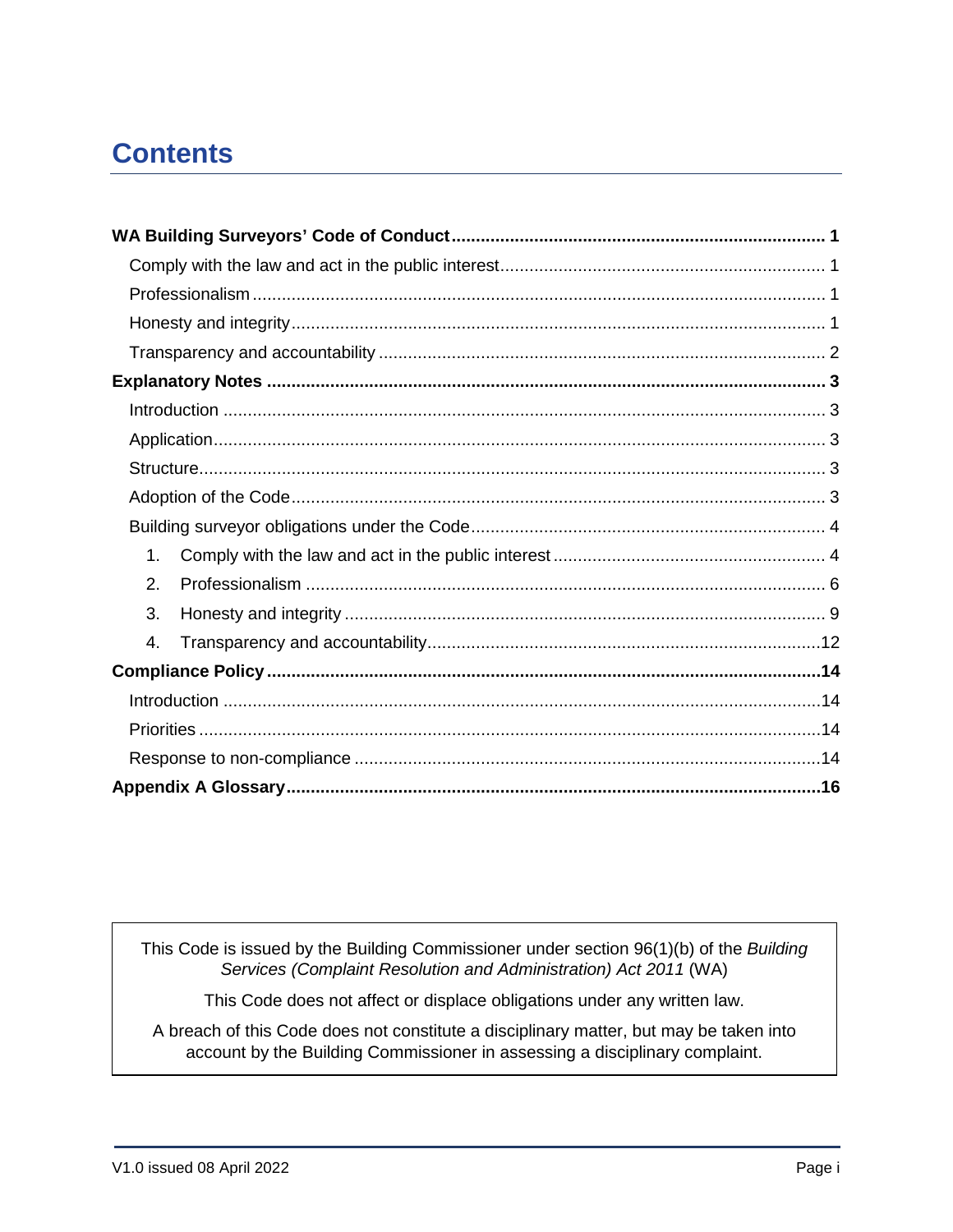# <span id="page-2-0"></span>**WA Building Surveyors' Code of Conduct**

# <span id="page-2-1"></span>**1. Comply with the law and act in the public interest**

- 1.1. A building surveyor, undertaking building surveying work must comply with laws relevant to their work, conduct and organisation.
- 1.2. A building surveyor must act in the public interest when providing advice or making decisions relating to their statutory functions.
- 1.3. A building surveyor must not perform a statutory function in relation to building work they have assisted to:
	- design, or
	- develop a performance solution for.
- 1.4. A building surveyor must notify the appropriate authority where they have become aware of, or hold a reasonable suspicion of a matter that may create an immediate or imminent risk to health and safety, in relation to building work.

## <span id="page-2-2"></span>**2. Professionalism**

- 2.1. A building surveyor must only perform building surveying work that is permitted under their registration and within their professional competency.
- 2.2. A building surveyor must exercise due skill, care and diligence in undertaking building surveying work.
- 2.3. A building surveyor should maintain their professional competency to ensure their knowledge and skills are current for the work they undertake.
- 2.4. A building surveyor should take reasonable steps to ensure the quality of their work by obtaining and assessing the suitability of all relevant information when carrying out a statutory function.
- 2.5. A building surveyor should work cooperatively with others in the building industry, and regulators.
- 2.6. A building surveyor must ensure that any building surveying work carried out under their supervision is supervised appropriately to ensure the quality of work undertaken.

# <span id="page-2-3"></span>**3. Honesty and integrity**

- 3.1. A building surveyor must not engage, whether by act or omission, in misleading or deceptive conduct in connection with the performance of a statutory function.
- 3.2. A building surveyor should-take all reasonable steps to avoid actual or potential conflicts of interest.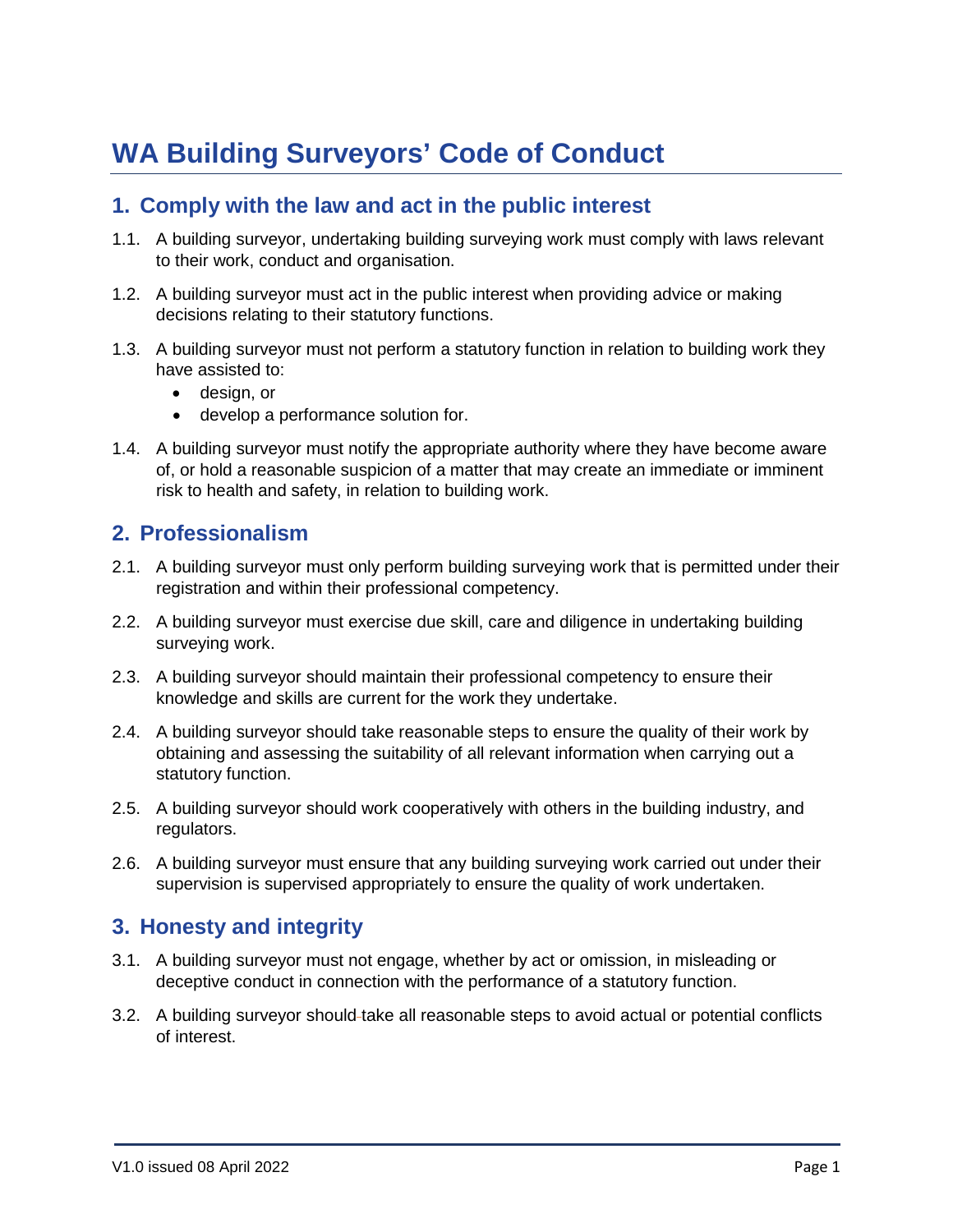- 3.3. A building surveyor should not use their statutory function role for the purpose of obtaining, either directly or indirectly, any preferential treatment or other improper advantage for themselves or for any other person.
- 3.4. A building surveyor should not disclose confidential information obtained in the course of performing statutory functions except where the relevant person has granted consent, or there is a legal or professional duty to disclose the confidential information.
- 3.5. A registered building surveyor must notify the Building Commissioner if they have:
	- been found to have breached a relevant code of conduct in another Australian state or territory,
	- had registration or another type of authorisation as a building industry practitioner suspended or cancelled in another Australian state or territory,
	- been found to have breached laws related to planning, building, or development in WA or another Australian state or territory, or
	- had a professional indemnity insurance policy refused, cancelled or conditions applied that are inconsistent with registration requirements in WA.

## <span id="page-3-0"></span>**4. Transparency and accountability**

- 4.1. A building surveyor must ensure any agreement or contract for performing statutory functions is consistent with this Code and any requirements set by the Building Commissioner.
- 4.2. A building surveyor must provide reasons for decisions on statutory functions.
- 4.3. A building surveyor must respond in a timely and professional manner to enquiries or complaints about decisions made when carrying out statutory functions, including any requests made by the Building Commissioner or permit authorities.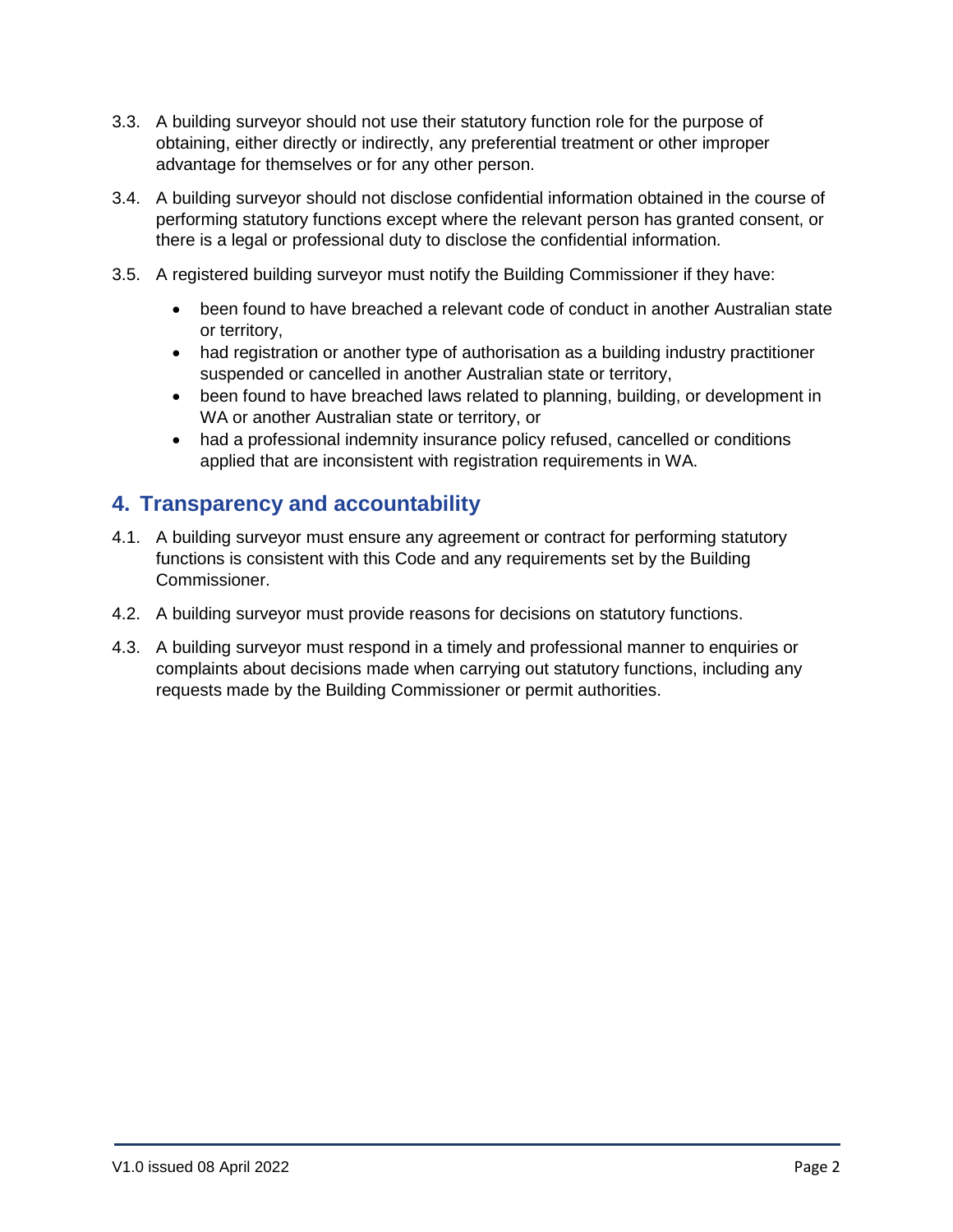# <span id="page-4-0"></span>**Explanatory Notes**

# <span id="page-4-1"></span>**Introduction**

This Code of Conduct for Building Surveyors (the Code) sets out minimum expectations of registered building surveyors undertaking building surveying work in Western Australia (WA).

It applies to building surveyors who are registered under the *Building Services (Registration) Act 2011* (WA) to perform statutory functions of assessing compliance and approving building designs and building work under the *Building Act 2011* (WA) and associated legislation. This can involve assessing and certifying that the design demonstrates how the building work, if built, will meet the applicable building standards and, when inspecting building work during and post construction, certifying that the building work meets applicable standards and any conditions on the applicable building permit.

Professional associations or the Building Commissioner may set standards that apply to other services provided by building surveyors, however, these must not reduce the minimum obligations in the Code. It is acknowledged individuals may choose to comply with a higher standard, for example through membership of an organisation that has an approved professional standards scheme.

The Code establishes a consistent basis for education, audit and compliance activities undertaken by regulators. It also assists registered building surveyors to meet their obligations, and manage the expectations of others.

# <span id="page-4-2"></span>**Application**

This Code of Conduct applies to all building surveying practitioners registered under the *Building Services (Registration) Act 2011*. All mentions of building surveyor in the Code means registered building surveying practitioner.

# <span id="page-4-3"></span>**Structure**

The Code contains obligations and explanatory information. Numbered paragraphs are the obligations, and the unnumbered paragraphs are explanatory and non-binding. The Code, without explanatory text, is listed above.

Guidance on implementing a compliance regime to support the Code is in the section "Building surveyor obligations under the Code". A glossary of terms used in the Code is in Appendix C.

# <span id="page-4-4"></span>**Adoption of the Code**

WA is adopting the National Model Code of Conduct for Building Surveyors, as prepared by the Australian Building Codes Board (ABCB) in 2020,<sup>1</sup> but amended as appropriate for WA's legislative framework. The purpose of this adoption is to provide regulatory oversight to building surveyors in a more nationally consistent manner.

<span id="page-4-5"></span> <sup>1</sup> ABCB, *Code of conduct for building surveyors: Model guidance on BCR recommendation 10* (2021)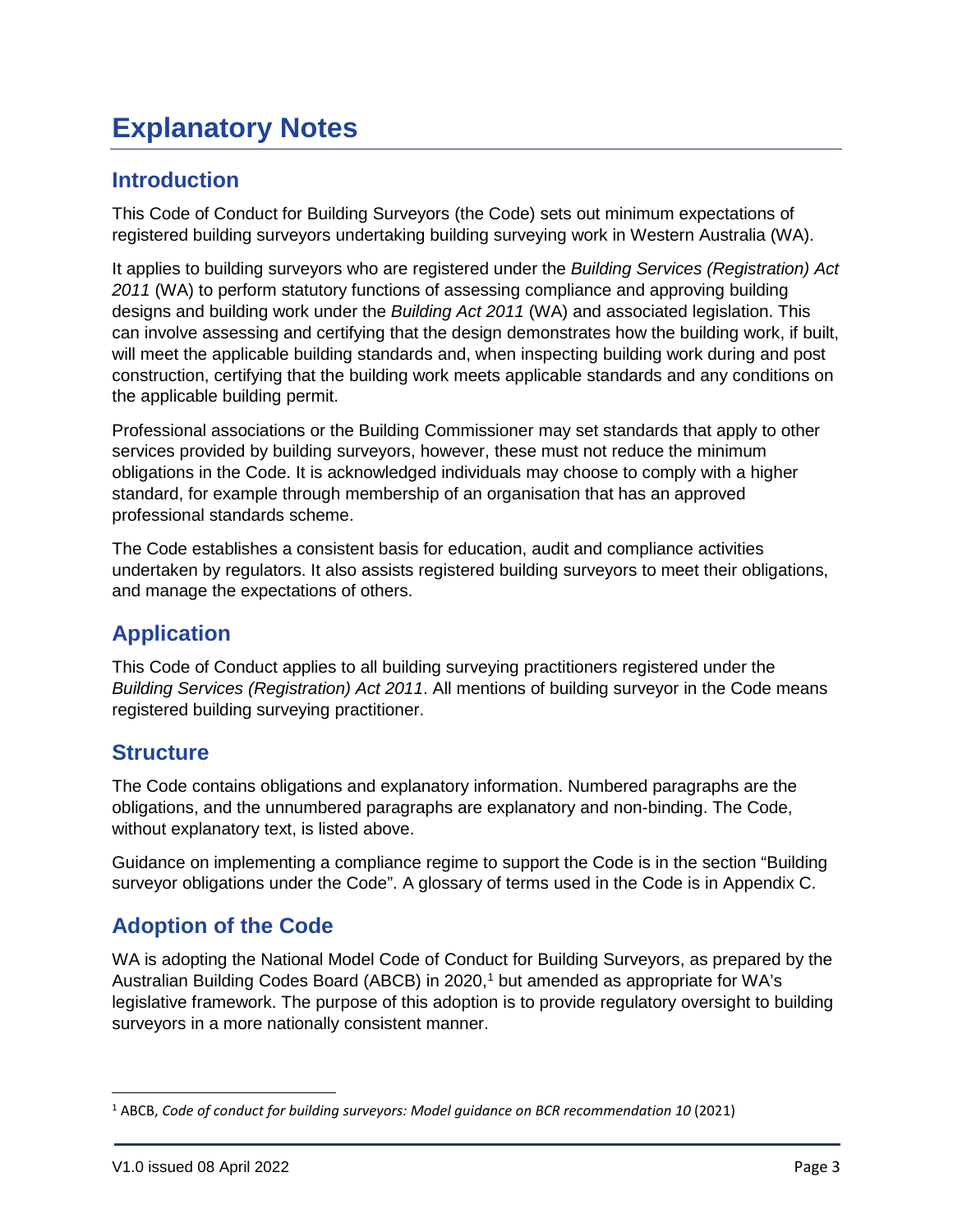The Code is issued under the *Building Services (Complaints Resolution and Administration) Act 2011*, section 96(1)(b)(ii). A breach of this Code does not constitute a breach of the Act or a disciplinary matter in itself, but may be asserted, and may be taken into account in determining a disciplinary complaint.

Because the Code sets out minimum expectations, it is likely that most building surveyors will already comply. Others may find some of their practices will need to change. Building and Energy will allow a 12-month transition period, from the date of issue, to enable building surveyors to introduce new or modified processes if necessary.

# <span id="page-5-0"></span>**Building surveyor obligations under the Code**

### <span id="page-5-1"></span>**1. Comply with the law and act in the public interest**

Building surveyors performing statutory functions are to comply with relevant legislation and regulations, and act in the public interest.

#### **1.1. A registered building surveyor must comply with laws relevant to their work, conduct and organisation.**

Laws enacted in WA govern the licensing, functions and powers of building surveyors. Building surveyors must carry out their work in accordance with these laws. For example, a building surveyor must not issue certification unless the building work complies with relevant WA laws and the National Construction Code (NCC).

Building surveyors, like most professionals, are subject to a range of other laws that govern their conduct and that of their business. These include, but are not limited to, consumer protection, work health and safety, anti-discrimination and privacy laws.

Building surveyors will meet their obligation by being aware of the Commonwealth and WA laws applicable to their work and taking proactive steps to ensure they comply with these.

#### **1.2. A registered building surveyor must act in the public interest when providing advice or making decisions relating to their statutory functions.**

Building laws and the NCC have a number of objectives such as health and safety, amenity, accessibility, cost effectiveness, efficiency of the industry and sustainability in the design, construction, performance and liveability of buildings. Building surveyors must balance and apply these objectives when performing statutory functions.

Building surveyors are required to give greater weight to objectives considered to be of higher concern to the public, those being health, safety and amenity of buildings. A building surveyor undertaking a statutory function must put the public interest before their responsibility to clients and employers.

For example, project documentation may appear to be sufficient to demonstrate a design complies, but a building surveyor is concerned an assumption made in structural design may have an unintended impact on another part of the building. In this situation the building surveyor should take steps to investigate the potential issue and ensure that it is resolved rather than defer to the client's interest in getting earlier authorisation for construction.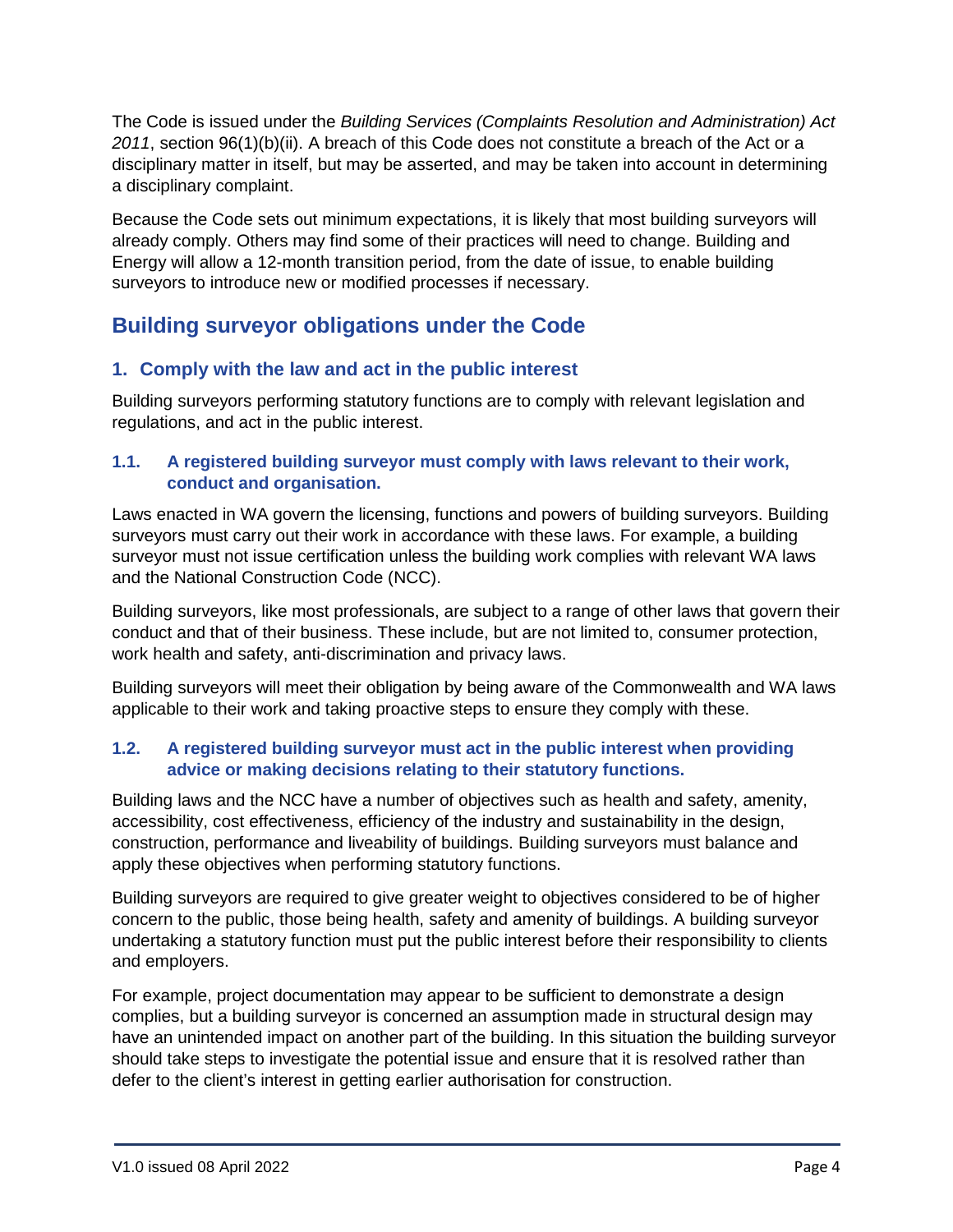#### **1.3. A registered building surveyor must not perform a statutory function in relation to building work they have assisted to:**

- **design, or**
- **develop a performance solution for.**

Building surveyors must not accept roles where they are required to certify their own work as this is inconsistent with the independent nature expected of statutory functions. For example, a building surveyor engaged to certify a design is asked to indicate where exit signs and fire doors should be placed on an incomplete plan. The building surveyor may direct the designer to what is required to meet the applicable building standards, but should not indicate or decide on placement, either alone or working with the designer, before assessing it.

A building surveyor employed by a permit authority must not undertake design work for a building located within the boundary of their employer's jurisdiction.

A building surveyor working for a permit authority as a contractor must not undertake design work for a building that they are, or are likely to be, engaged to undertake a statutory role.

This obligation does not prevent a building surveyor from being engaged early, or from being involved during the design process. During the design process, the certifying building surveyor may:

- provide preliminary or routine advice on NCC deemed to satisfy (DtS) requirements and solutions;
- discuss the concept of performance solutions, and which performance requirements are relevant to a specific DtS deviation; and
- provide input into a performance-based design brief (PBDB) as an Appropriate Authority stakeholder consulted as part of the development of the brief, under NCC A2.2(4).

Building surveyors can be engaged during the design stage where that engagement is limited to providing compliance advice on requirements only, leaving the design team to make decisions about how to comply. No conflict arises when the same building surveyor is subsequently engaged in a statutory role. Where practicable, a written record of the advice provided should be kept by the building surveyor.

The building surveyor may not, however, suggest a specific solution or way to achieve compliance and then certify the solution as compliant, as this will see them reviewing their own work.

For example, a building surveyor performing statutory functions identifies that a habitable room does not contain adequate natural light, in accordance with the DtS provisions of the NCC. The building surveyor can advise what the DtS requirements are, and why they have not been satisfied. The building surveyor can also discuss the concept of performance solutions, advise which performance requirements apply, and provide input to the PBDB as the Appropriate Authority. However, it is the building designer's responsibility to determine how to resolve the non-compliance.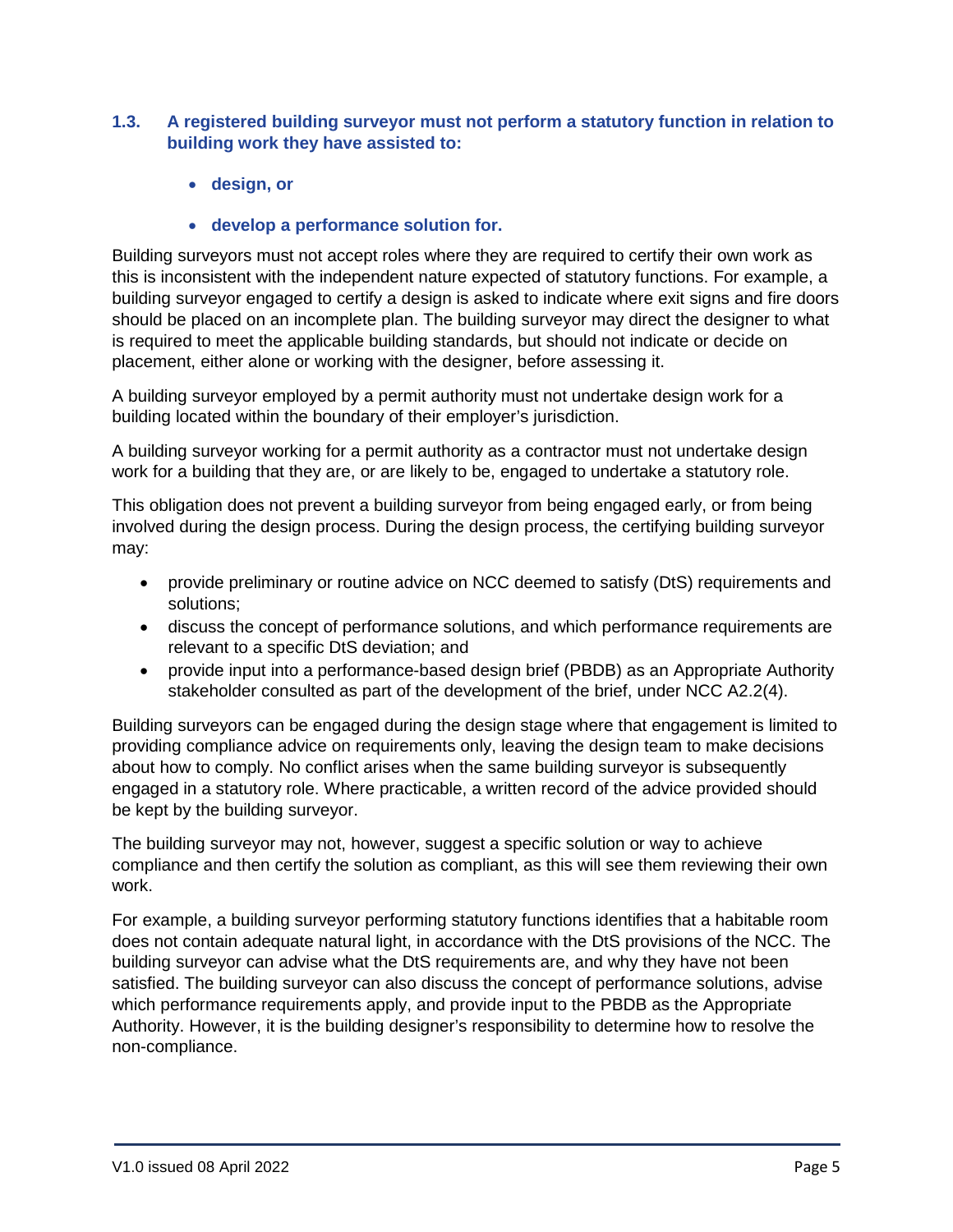Should the designer require assistance to do this, the building surveyor must either direct the person to an independent practitioner to obtain assistance, or resign from their statutory role before providing advice on how to resolve the non-compliance by amending the design to meet DtS requirements, or designing a performance solution to meet the relevant performance requirements.

Building surveyors may be contacted by owners for advice on an order or other notice applied to a building. The building surveyor may help the owner to understand the order, or to negotiate with the permit authority on the validity of the notice. However, if changes to the building are necessary, the building surveyor should not advise the owners on how to comply, then assess and certify the subsequent work.

For the avoidance of doubt, assessing and approving both a design and the building work using that design will not breach this obligation.

#### **1.4. A registered building surveyor must notify the appropriate authority where they have become aware of, or hold a reasonable suspicion of, a matter that creates a risk to health and safety, in relation to a building or building work.**

The building surveyor should report activities they become aware of in the course of performing statutory functions where they hold a reasonable suspicion of the activity creating a risk to health and safety. Any such report should detail the building surveyor's reason(s) for their suspicion, and including attaching any evidence that their suspicion may be based on. The building surveyor is not required to proactively seek out these activities.

The appropriate authority will vary depending on the nature of the issue to be reported. In general, issues relating to buildings are to be reported to the permit authority, while issues relating to building service providers are to be reported to the Building Commissioner. There may be issues that relate to both a building and a building service provider, which should be reported to both the permit authority and the Building Commissioner.

For example, during an inspection a building surveyor becomes aware that a lower quality concrete, not in accordance with the approved structural design, has been used in a building and has created an imminent risk to health and safety for workers, building occupants or the public. If the building surveyor is unable to get the non-compliance rectified through consultation with the builder or building owner, then (and only then) the building surveyor should report the matter to the permit authority and the Building Commissioner.

## <span id="page-7-0"></span>**2. Professionalism**

Performing the statutory functions of a building surveyor in a professional manner involves, at a minimum:

- ensuring all work undertaken is within registration conditions and professional competence,
- taking reasonable steps to ensure accuracy of work, and
- collaborating with other professionals to provide a timely and efficient service.

Additional attributes may enhance professionalism, including those listed under the subsequent obligations for honesty, integrity and transparency.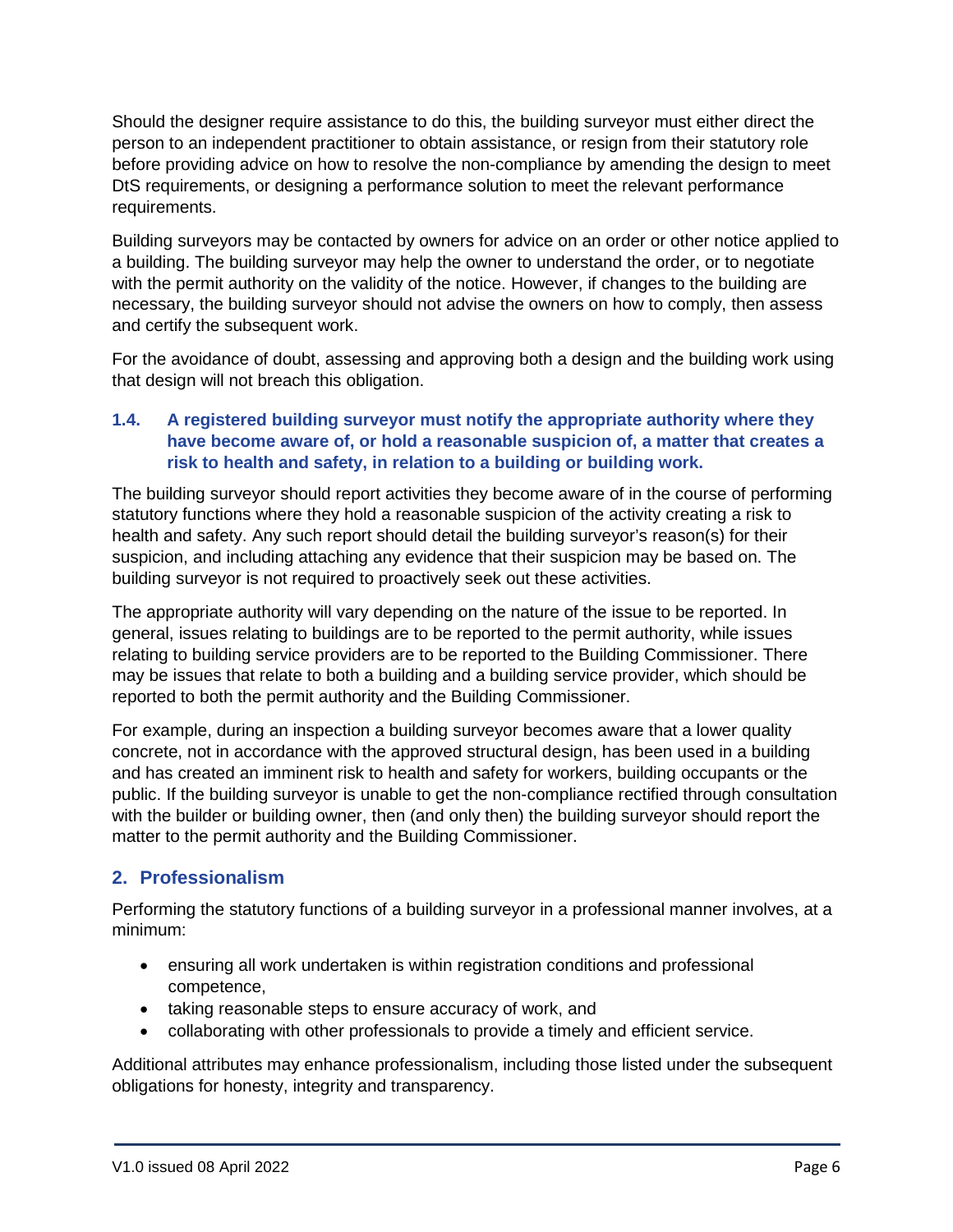#### **2.1. A building surveyor must only perform building surveying work that is permitted under their registration and within their professional competency.**

Building surveyors must only perform functions that are within:

- their registration conditions in WA, and
- their professional competency, that is their qualifications, skills and experience.

Laws govern what work each class of building surveyor is permitted to do. Conditions may be applied to the registration by the regulator. The building surveyor must work within the scope of work for their registration.

In addition, building surveyors must critically self-assess their knowledge, skills and experience for work within their registration. For example, if a building surveyor holds an unrestricted registration, but has never worked on a Class 9a building or has not done so for many years, then the certification would generally be considered to be outside their experience and would therefore be beyond their professional competency.

If a building surveyor is unsure as to whether they have the competencies required to perform a statutory function they should refuse the engagement. This does not prevent a building surveyor from working to gain experience for future projects, for example, by assisting a colleague whose professional competency is appropriate for the work (see obligations 2.2 and 2.3)

#### **2.2. A building surveyor must exercise due skill, care and diligence in undertaking building surveying work.**

Building surveyors must not be negligent or incompetent in undertaking building surveying work.

#### **2.3. A building surveyor should maintain their professional competency to ensure their knowledge and skills are current for the work they undertake.**

Building surveyors work in a complex and dynamic environment, often interpreting and applying multiple laws to building processes and products, all of which change over time. Because of this, building surveyors must continually work to maintain the currency of their professional competency to perform statutory functions effectively. This extends to claims of specialisation linked to statutory functions, such as accessibility or cladding.

Participating in Continuing Professional Development (CPD) courses either voluntarily or as required under legislation will assist to meet this obligation, as will assisting more experienced building surveyors on projects to extend or maintain the currency of experience and skills. Membership of an organisation that has an approved professional standards scheme will also meet this obligation.

Where a building surveyor has not maintained a professional competency, they should cease to personally perform related statutory functions and cease any promotional activities or advertising.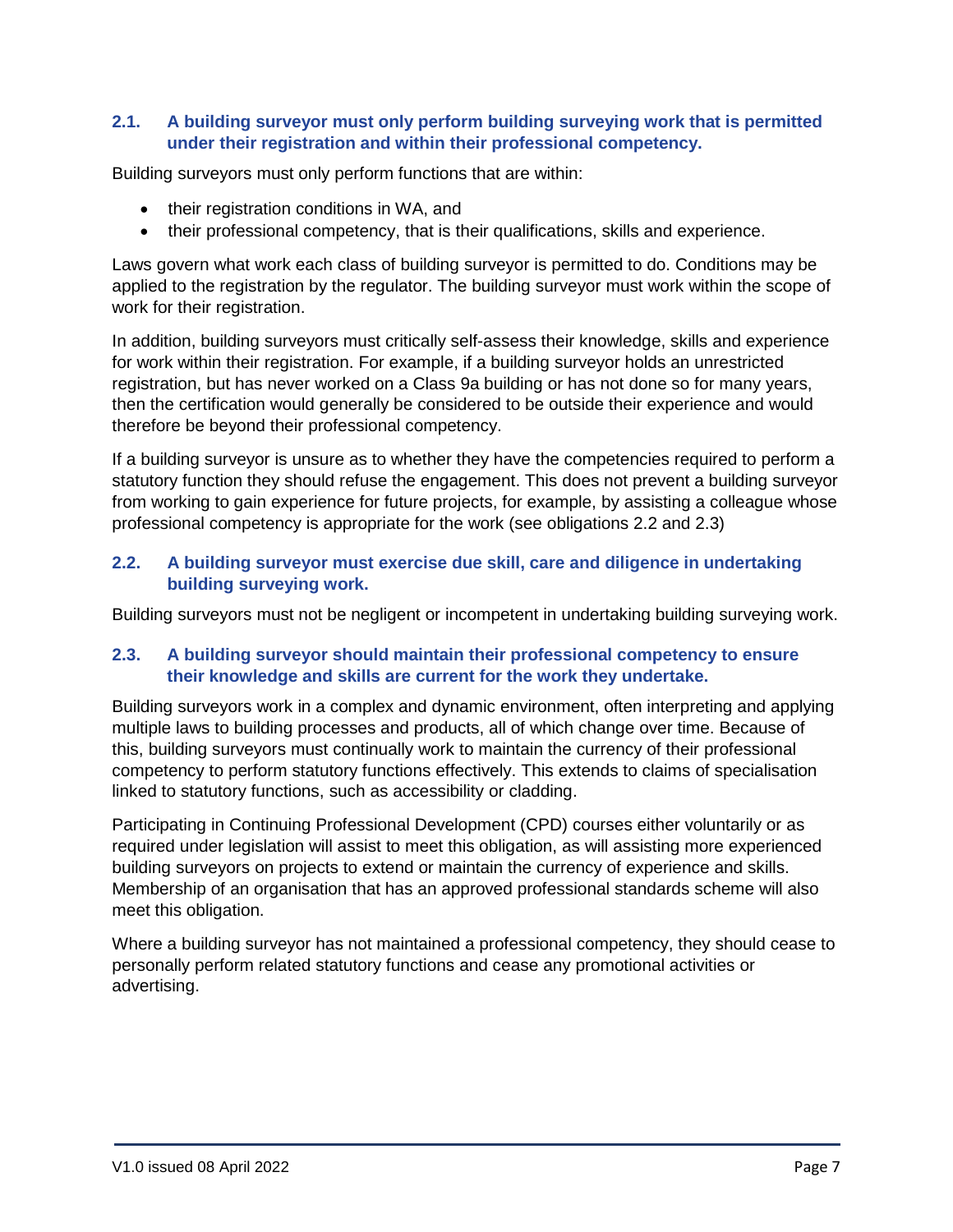#### **2.4. A building surveyor should take reasonable steps to ensure the quality of their work by obtaining and assessing the suitability of all relevant information before carrying out a statutory function.**

Building surveyors must assure themselves that a design demonstrates compliance or building work is compliant as part of their statutory function. Any demonstration of compliance should be in accordance with the NCC's evidence of suitability requirements.<sup>[2](#page-9-0)</sup>

If a building surveyor is unsure whether a product or building solution is compliant, they should seek out information, such as test reports or expert opinion they need to be satisfied the product or building solution is compliant. The building surveyor should be confident that any information obtained is accurate, complete and from a reliable source.

For example, if a building surveyor wishes to rely on the opinion of an independent structural engineer as to whether a structural design is appropriate, they should first seek assurances that the structural engineer is competent, appropriately qualified and, if required, registered. They should also, as far as their skillset allows, check the appropriateness and sufficiency of the design, for example that the correct design parameters have been used, and that the documentation appears to be sufficient to demonstrate how the building work will comply with the applicable standards.

Building surveyors should seek out information available on products and building methods necessary to ensure compliance. For example, if a building surveyor is told that a new or unfamiliar product has been tested to an Australian Standard, they could request a copy of the test report to confirm that the product was tested by an appropriate testing facility, and conforms to the Australian Standard relevant to the intended use of the product.

#### **2.5. A building surveyor should work cooperatively with other building practitioners and regulators.**

The obligation for building surveyors to be professional extends to their interactions with fellow practitioners and regulators.

Building surveyors should ensure that their work causes only as much disruption and inconvenience to others as is necessary for them to perform their statutory functions. They must not make unnecessary or unreasonable demands on others. Agreed timeframes should be met or parties advised of delay and new timeframes negotiated and agreed.

Building surveyors must also be responsive to requests and instructions from regulators related to their statutory functions, including audits.

 $\overline{a}$ 

<span id="page-9-0"></span><sup>2</sup> National Construction Code vols 1-3 part A5, and Australian Building Codes Board *Handbook: Evidence of suitability*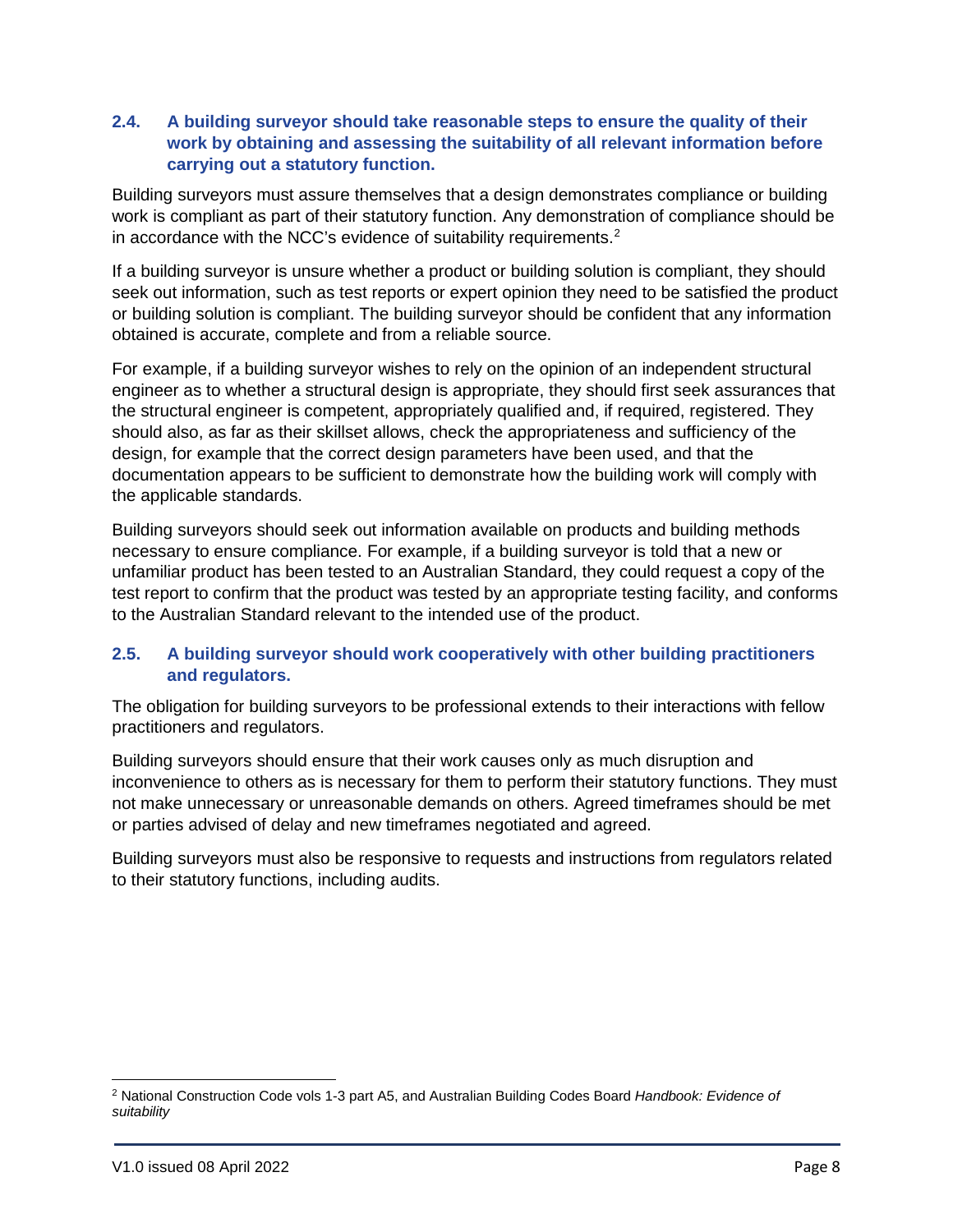#### **2.6. A building surveyor must ensure that any building surveying work carried out under their supervision is supervised appropriately to ensure the quality of work undertaken.**

The statutory functions of a building surveyor cannot be delegated. However, building surveyors may rely on unregistered employees and contractors to help them to perform statutory functions. Indeed, this is necessary, for graduate building surveyors to gain the experience they require to be registered.

Building surveyors must ensure that anyone who assists them is properly instructed, competent and supervised to the level necessary for them to provide this assistance to the standard expected of the building surveyor themselves. The building surveyor remains solely responsible for any building surveying work undertaken.

#### <span id="page-10-0"></span>**3. Honesty and integrity**

Building surveyors registered to perform statutory functions hold a position of trust. Registration conditions generally require the applicant to be of good standing and a fit and proper person. This is usually demonstrated by an absence of findings, convictions or other penalties for offences related to behaviours expected of those performing statutory functions.

#### **3.1. A building surveyor must not engage, whether by act or omission, in misleading or deceptive conduct in connection with the performance of a statutory function.**

Building surveyors must be honest at all times when carrying out statutory functions or in connection with those functions. Examples of misleading of deceptive conduct by a building surveyor include:

- authorising designs for construction or occupation of buildings that are known not to be compliant with relevant laws,
- falsifying records of their decisions or the supporting evidence,
- misrepresenting the requirements for compliance under the NCC and relevant WA laws,
- misleading other building practitioners as to their role in the certification process, and
- seeking to deceive regulators and auditors.

Conduct is considered to be misleading or deceptive if the overall impression created by the conduct is false or inaccurate. This means that conduct can be misleading and deceptive even if it was not intended to be. Any misunderstanding that creates a false impression that someone may rely upon must be corrected. For example, a building surveyor realises during discussions on an upcoming project that a person who may hire them has over-estimated the registration they hold. It would be misleading for the building surveyor to allow the person to decide whether or not to hire them without providing their correct registration details.

The phrase 'in connection with' captures misleading acts and omissions that occur before or about exercising a statutory function. For instance, a building surveyor who has an unrestricted registration, but has never worked on high-rise residential building must not claim they are experienced in assessing the compliance of high-rise buildings with the NCC and relevant WA laws, even if the purpose of this representation is to consult on the design, rather than performing a statutory function.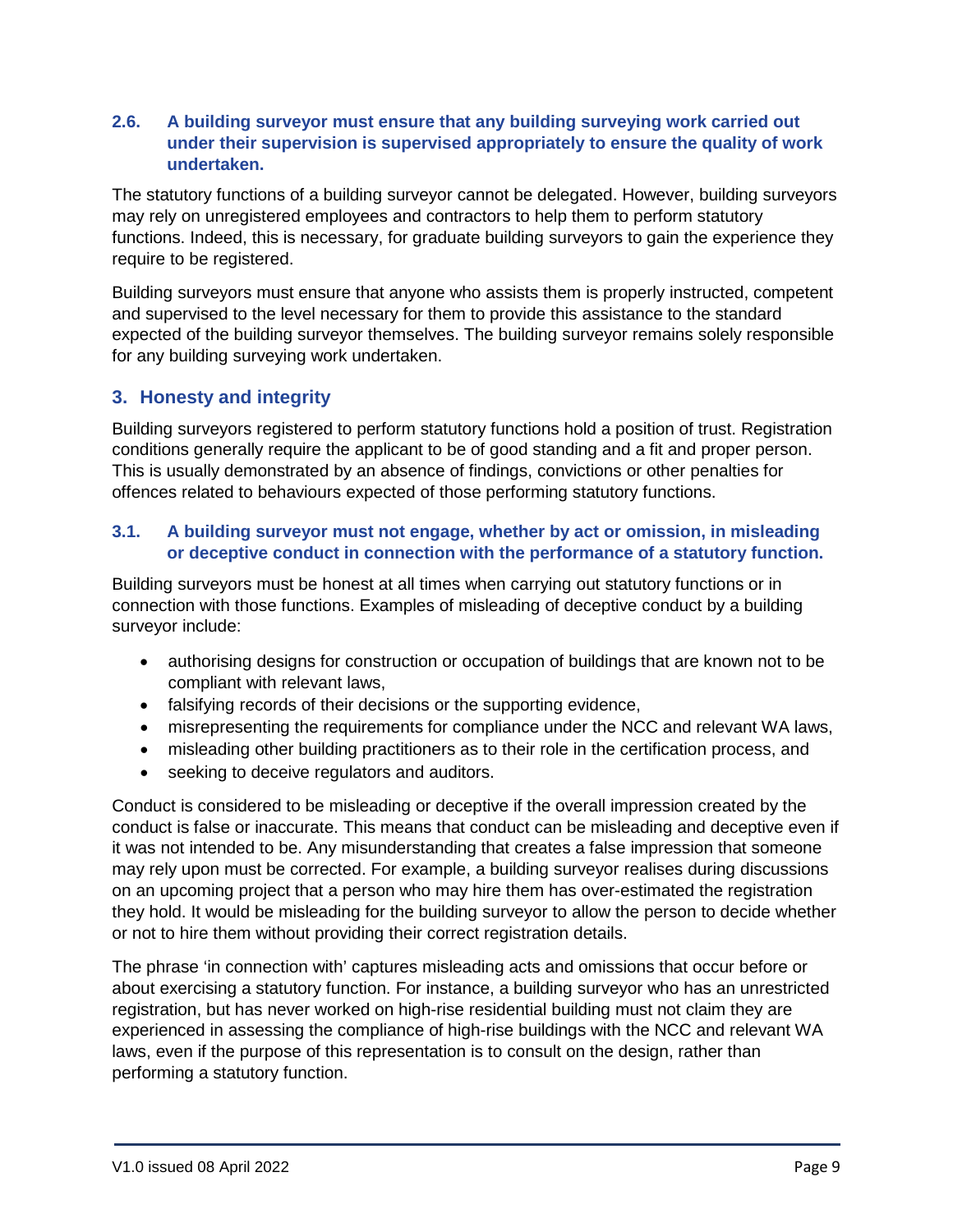#### **3.2. A building surveyor should take all reasonable steps to avoid actual or potential conflicts of interest.**

A conflict of interest is a situation where the private interests of a person, or their immediate friends and family, conflict with their obligations or affects their ability to carry out their work impartially and without bias. Because of this, conflicts of interest need to be judged objectively, that is, by what a reasonable person observing the situation would consider to be a conflict.

There are two aspects to this obligation. The first is to actively avoid situations that could give rise to a real or potential conflict of interest. The second is to stop acting if a conflict arises, that is resign or transfer their work to another building surveyor.

'Interest' generally involves some form of financial gain or benefit to the building surveyor, their family or friends. For example, building surveyors should:

- refuse offers that could be seen as influencing their decisions, such as accepting invitations from a developer to attend a Christmas party, watch a sporting event from a corporate box for free, or attend an industry conference for free,
- refuse to provide statutory functions where the building surveyor has a personal or family interest in the project, including a business they hold shares in, $3$  and
- resign when an unexpected or unanticipated conflict of interest arises, such as, if their child has bought an apartment off the plan in a building they are engaged to certify.

For the avoidance of doubt, the engagement of a building surveyor to provide a private certification does not, in and of itself, constitute a conflict of interest.

Building surveyors employed by a permit authority, and acting in accordance with their employer's conflict of interest policy, are taken to comply with this clause.

#### **3.3. A building surveyor should not use their statutory functions for the purpose of obtaining, either directly or indirectly, any preferential treatment or other improper advantage for themselves or for any other person.**

An improper advantage would generally be one that goes beyond the normal commercial compensation (i.e. fee for service) associated with the performance of a statutory function.

An important distinction exists between a building surveyor who benefits inappropriately from providing a statutory function, and one who benefits appropriately from their professional skills and experience. For example, a building surveyor who withholds certification to pressure a person into offering them another job is inappropriately using their statutory function to gain a benefit. However, a building surveyor who is offered a position advising on compliance for a future project by a former colleague who was impressed by their professionalism is not breaching this obligation.

Building surveyors should also note that accepting preferential treatment or any advantage beyond normal commercial compensation would generally indicate they had failed to actively avoid a potential conflict of interest (see obligation 3.2).

l

<span id="page-11-0"></span><sup>&</sup>lt;sup>3</sup> Shares held through a superannuation fund do not apply in this scenario, unless the building surveyor has direct input into the investment such as through a self-managed super fund.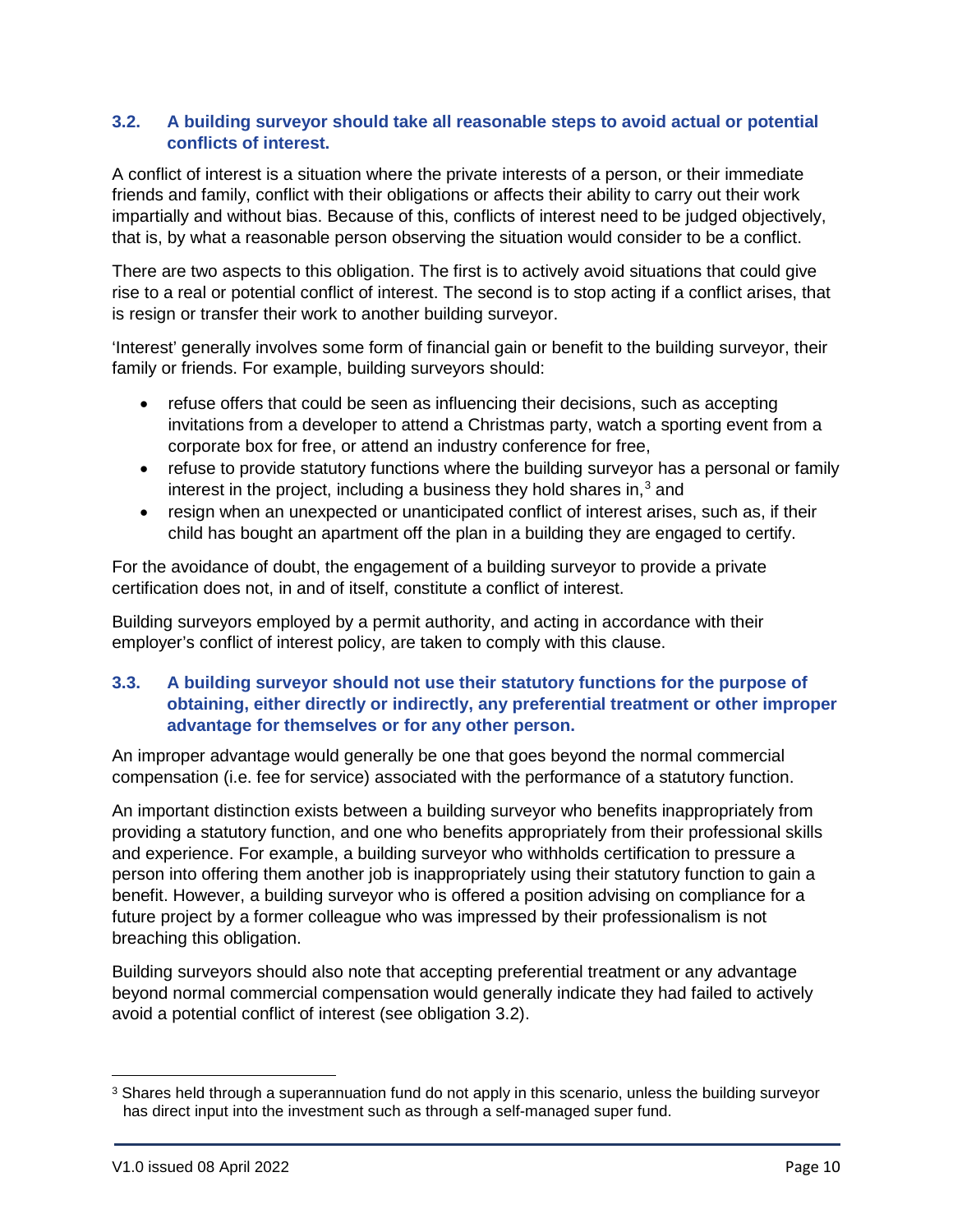**3.4. A building surveyor should not disclose confidential information obtained in the course of performing statutory functions except where the relevant person has granted consent, or there is a legal or professional duty to disclose the confidential information.**

Information can become confidential in a number of ways. For example, a building surveyor's contract may specify that certain information is confidential.

Alternatively, information may become confidential due to its content and the context in which it is provided. For example, if a building surveyor is provided, by a supplier, with product specifications labelled "confidential" it would be reasonable to assume this is confidential information. If a building surveyor is unsure whether information is confidential, they should check with the owner of the information.

Confidential information can be disclosed with consent. Consent may be explicit or implicit. Implicit consent can arise when it is obvious the owner expected it to be passed on to others. For example, if a building surveyor is provided with a confidential test report to demonstrate compliance it is reasonable to assume that test report may be provided to a permit authority as evidence that the relevant building element complies.

Confidential information can also be disclosed when it is ordered by a court or required as part of a building surveyors professional duties, such as when being audited. This also includes the obligation under the Code to disclose reasonable suspicions of unlawful activities or risks to health and safety to regulators (see obligation 1.4).

#### **3.5. A building surveyor must notify the Building Services Board if they have:**

- **been found to have breached the code of conduct in another Australian state or territory,**
- **had registration or another type of authorisation as a building practitioner suspended or cancelled in another Australian state or territory,**
- **been found to have breached laws related to planning, building, or development in WA or in another Australian state or territory, or**
- **had a professional indemnity insurance policy refused, cancelled, or had conditions applied that are inconsistent with registration requirements in WA.**

This obligation requires building practitioners to notify the Building Services Board when they no longer meet criteria associated with their registration.<sup>[4](#page-12-0)</sup> It applies to other Australian states and territories where a building surveyor is currently registered, including any suspended registration.

In most other Australian states and territories, registration as a building surveyor is contingent upon proof that the applicant is of good standing in addition to other criteria.

 $\overline{a}$ 

<span id="page-12-0"></span><sup>4</sup> Notification of insurance refusal or cancellation only applies to insurance that is required as a condition of registration.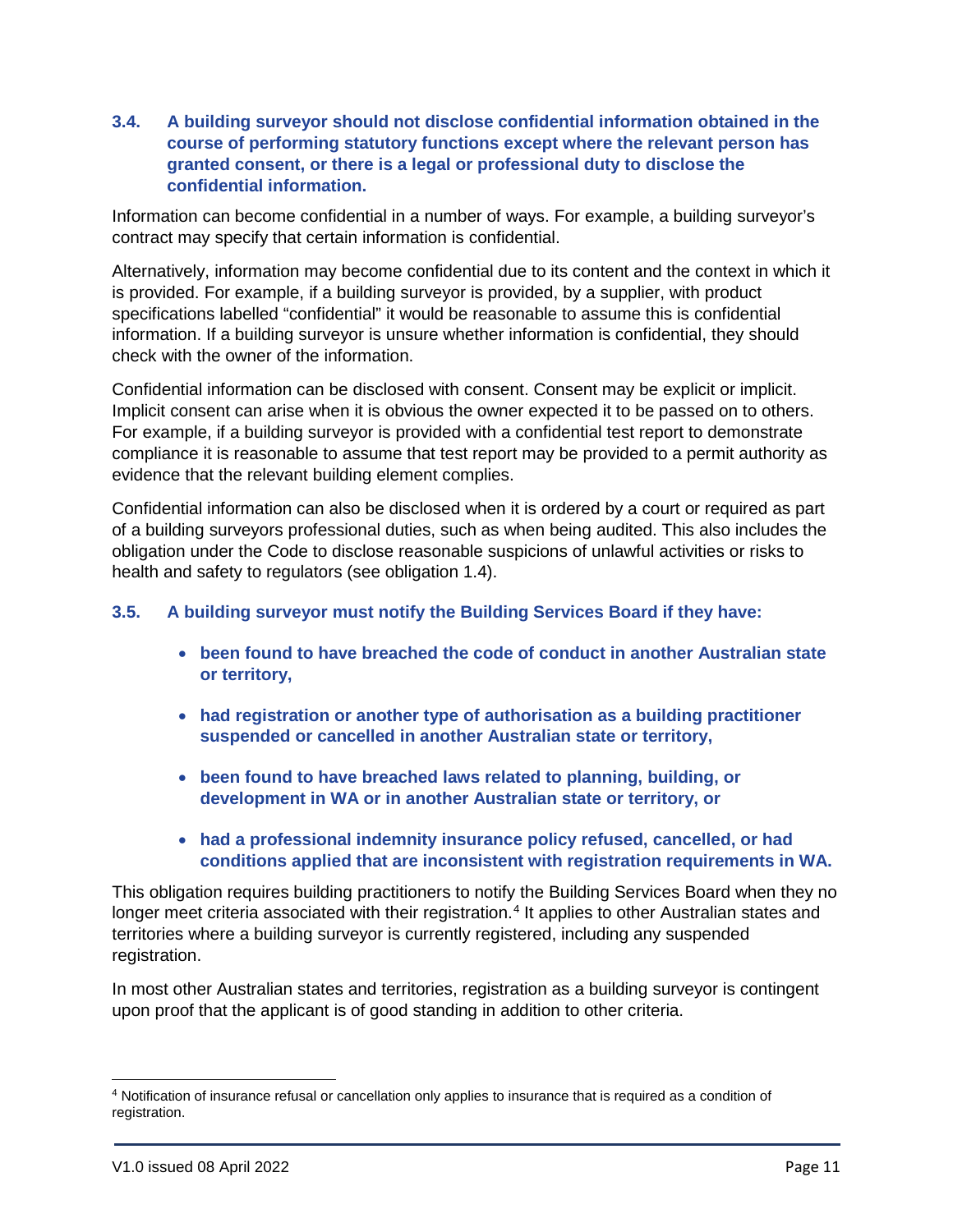As mentioned previously, this is usually determined by the absence of findings, convictions or other penalties for offences related to their statutory functions.

Audit or investigation in one jurisdiction does not need to be reported to other regulators. However, if the audit or investigation finds a breach, and a sanction is applied, this would need to be reported to the other regulators. Cautions do not need to be reported.

#### <span id="page-13-0"></span>**4. Transparency and accountability**

Transparency and accountability are tenets of public office directly linked to positions of trust involving decisions and exercise of statutory functions that affect members of the public. This group of obligations requires transparency about terms of engagement and fees, sharing information with other building surveyors, and reasons for decisions when performing statutory functions.

#### **4.1. A building surveyor must ensure any agreement or contract for performing statutory functions is consistent with this Code and any requirements set by the Building Commissioner.**

Provisions in the Code are intended to provide for and protect the independence, integrity, professionalism and transparency of building surveyors performing statutory functions. This obligation requires those protections are not compromised in contracts or agreements entered for building surveying services. For example, contracts and agreements should:

- uphold the independence of the building surveyor, including by setting out the prepayment terms for performing statutory functions that may include payment ahead of commencing work where legislation requires this,
- excluding services that would see the building surveyor assessing and certifying their own work,
- clearly state the services that will be provided, ensuring these are within the scope of their registration and professional competency, the costs and possible additional costs, and
- allow the building surveyor, if replaced before completion of the contracted work, to provide copies of records related to the contracted work to any replacement building surveyor.

#### **4.2. A building surveyor must provide reasons for decisions on statutory functions.**

In order to transparently exercise a statutory function, a building surveyor must provide reasons for their decisions to exercise or not to exercise a power or function. This goes beyond statements that a design or building does or does not comply. It is necessary to include why the building surveyor has arrived at a particular conclusion. This includes deciding whether or not to issue certification, orders, notices, or other authorisation provided for within their statutory functions and powers.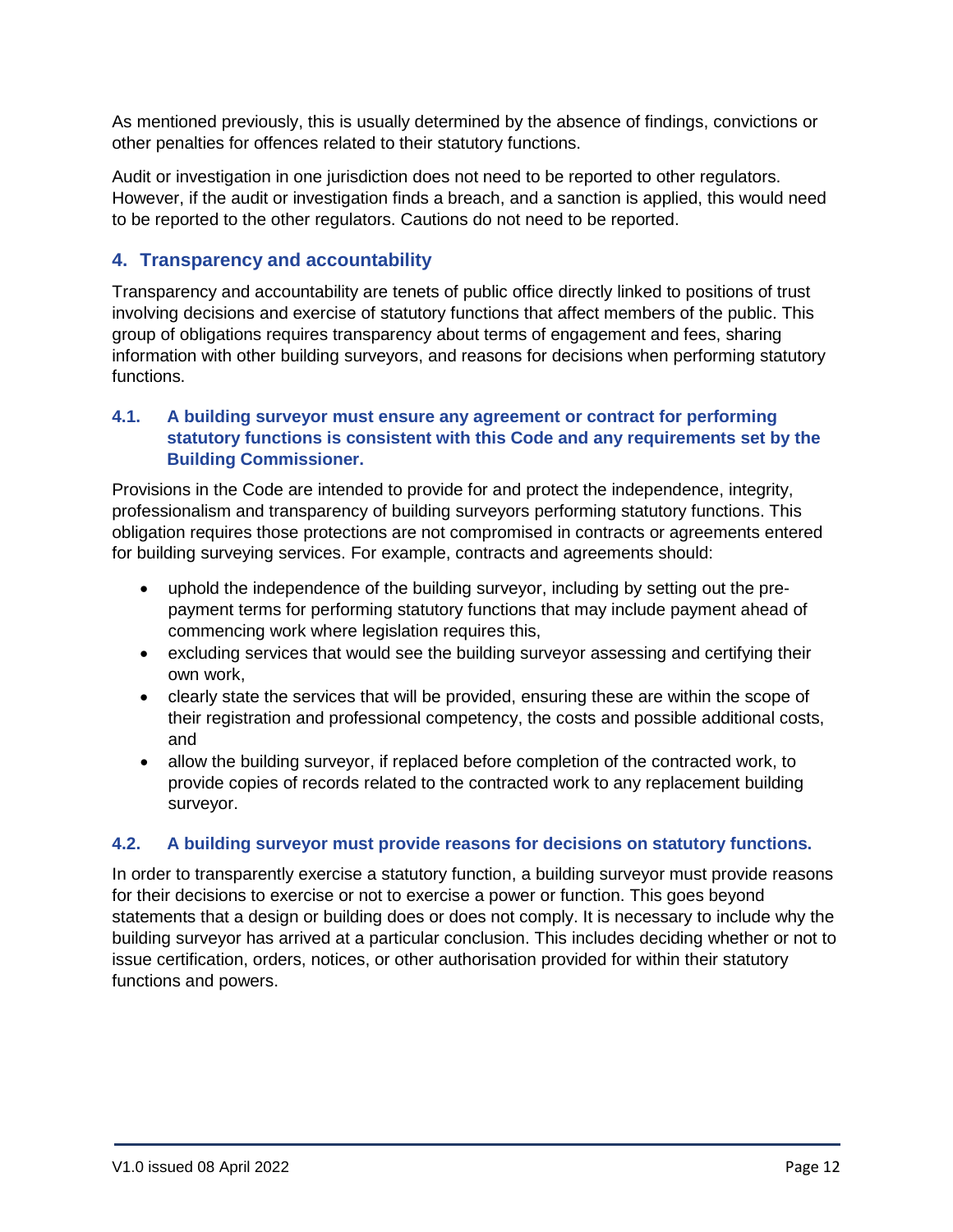For example, if a building surveyor assesses the footings of a Class 10 building and determines it does not meet the design documentation and relevant technical requirements but other aspects of the build are compliant, the building surveyor should report what they observed which both did and did not comply with the applicable building standards and approved plans when reporting. This will provide the reasons for the decision to not issue a certificate and make the matters requiring remedy clear.

Best practice is to record the reasoning along with the decision. At a minimum, records (including photographs, videos, electronic or handwritten notes), should be legible, stored in an accessible format and have sufficient detail to enable another building surveyor or regulator to understand reasoning and replicate conclusions.

It is expected that records maintained by permit authorities, in compliance with the requirements of WA laws, will already meet this requirement. Building surveyors working in the private sector will need to ensure that their records of statutory decisions are also suitable.

#### **4.3. A building surveyor must respond in a timely and professional manner to enquiries or complaints about decisions made when carrying out statutory functions, including any requests made by the Building Commissioner, permit authorities.**

A building surveyor must have a system that enables them to respond to enquires or complaints from people such as owners, other building practitioners, permit authorities and the Building Services Board. An enquiry handling process helps manage unexpected issues and resolve misunderstandings before they develop into a formal complaint to the Building Commissioner.

Having documentation that sets out reasons for a decision on a statutory function will assist with developing accurate and timely responses (see obligation 4.2).

<span id="page-14-0"></span>The obligation for transparency does not mean that building surveyors need to accept frivolous, vexatious or querulous complaints, or tolerate abuse. It does mean they must try to resolve enquiries and complaints in a fair and timely manner.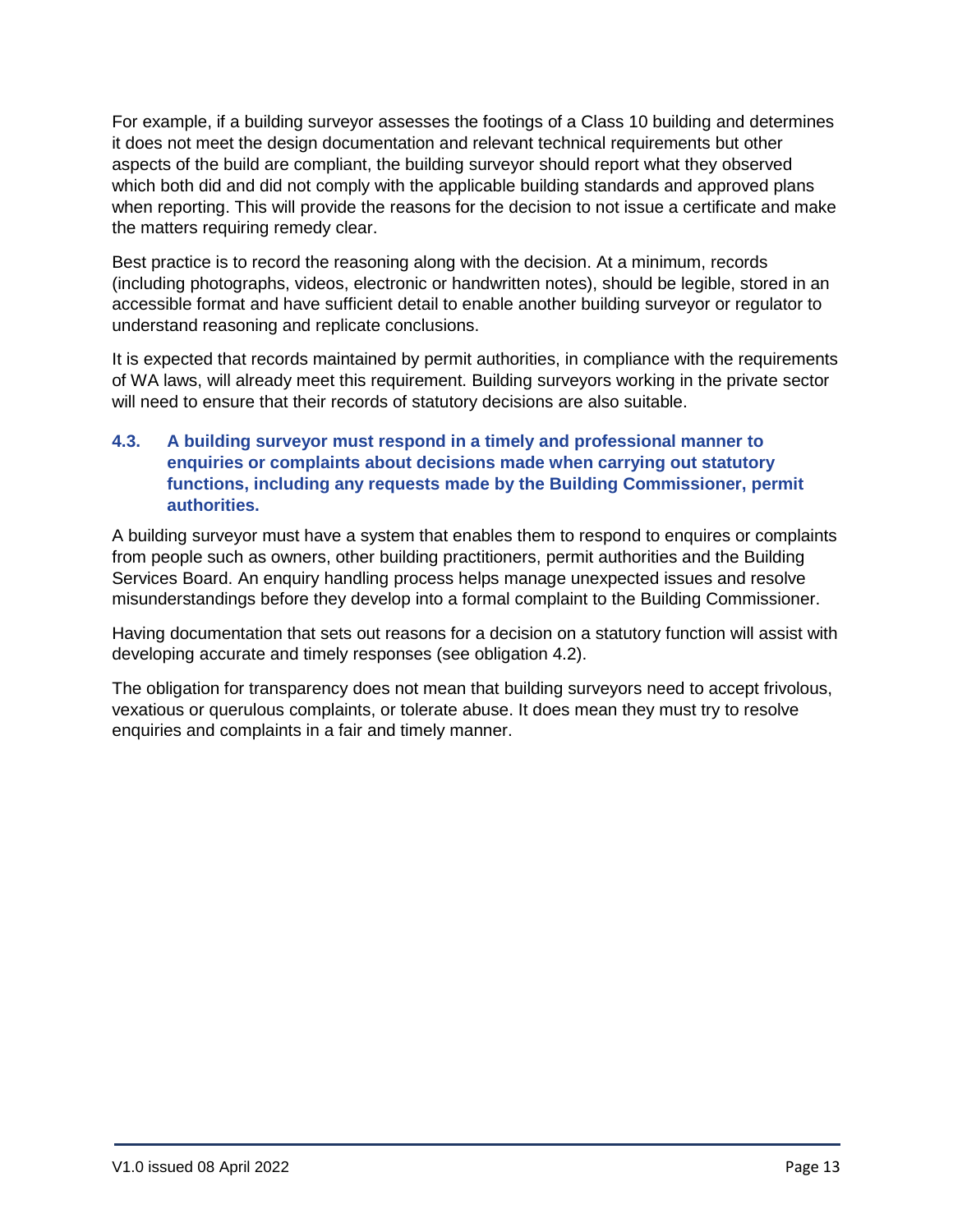# **Compliance Policy**

## <span id="page-15-0"></span>**Introduction**

The main objective in adopting the Code is to improve regulatory oversight of building surveyors in a nationally consistent manner. The Code also acts as a tool for the profession to compete effectively on a level playing field.

# <span id="page-15-1"></span>**Priorities**

The majority of building surveyors are conscientious professionals who can be trusted to act in a professional manner. However, some building surveyors may, from time to time, act unprofessionally, including when under pressure from owners, other building industry practitioners and competitors. Overall, it is likely only a small proportion of building surveyors may knowingly act unlawfully or unprofessionally unless they are held accountable.

Consistent with the above, the compliance priorities for the Code are:

• *Education and outreach* 

The Building Commissioner will communicate the obligations in the Code to ensure building surveyors and industry participants are aware of and understand the role and standards expected of building surveyors performing statutory functions. This could include holding training sessions on the Code as part of training to become a building surveyor or as part of any future CPD requirements for building surveyors and others practitioners.

• *Tools to assist with compliance* 

Building and Energy will develop practical tools to assist building surveyors to meet the obligations in the Code. This may include developing model clauses for contracts, a template policy for receiving and managing enquiries or complaints, further guidance on documenting reasons for decisions, or aligning registration application and renewal documentation to assist with reporting. The Code itself will act as a tool for the industry as a whole.

• *Auditing*

Building and Energy has an auditing regime to monitor compliance with the Code. The auditing sets out the process for conducting audits both proactively and in response to complaints received.

## <span id="page-15-2"></span>**Response to non-compliance**

Where the Building Services Board (or the State Administrative Tribunal depending on the circumstances) determines that a building surveyor has breached the Code, a tiered approach is applied to determine the appropriate sanction. The sanction is proportionate to the breach.

High impact sanctions such as fines and suspension or cancellation of registration are reserved for deliberate, repetitive or serious non-compliance.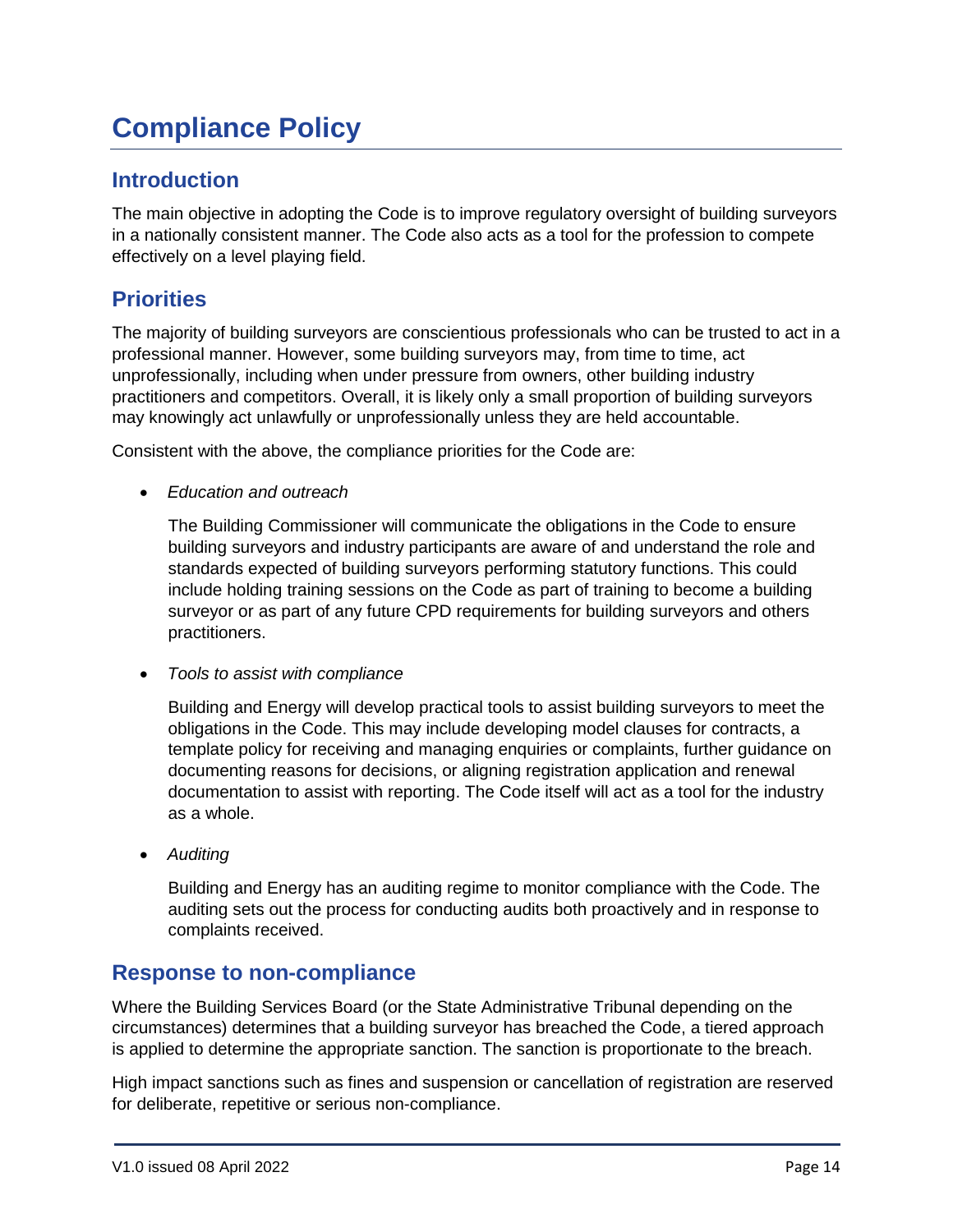Suspensions and cancellation can also only be imposed where the disciplinary matter is referred to the State Administrative Tribunal. In contrast, isolated, low consequence or opportunistic non-compliance are, depending on its seriousness, dealt with by enforceable undertakings, such as agreements to undertake additional training, operate under supervision or to accept and pay for additional oversight or audits. Inadvertent and unintentional noncompliance that has minimal consequences is dealt with through enforceable undertakings, a finding of non-compliance without further penalty (admonishment) and the provision of information and advice. This tiered approach is set out in Figure 1 below.



Figure 1: Compliance model

**Serious non-compliance** is any behaviour, action or omission that results in, or has a high probability of resulting in, substantive harm to the public interest. It includes actions such as:

- certifying a building as compliant when a building surveyor knows (or ought to know) that it does not comply and it could be unsafe,
- accepting gifts or special treatment when a reasonable person would assume these were intended to influence the building surveyor's decisions, and
- deliberately frustrating the performance of an audit or the work of Building and Energy.

Ultimately, the correct sanction will be determined in light of all the relevant facts, by the Building Services Board for instances of minor non-compliances, and by the State Administrative Tribunal for instances of serious non-compliance.

Building surveyors have the opportunity to seek administrative or judicial review of the decisions and sanctions as appropriate. However, while awaiting judicial review, a building surveyor subject to a serious administrative penalty such as suspension or cancellation of registration should not practice until such time as the decision of sanction is overturned. This is essential to ensure public confidence in the enforceability of the Code, and in the profession.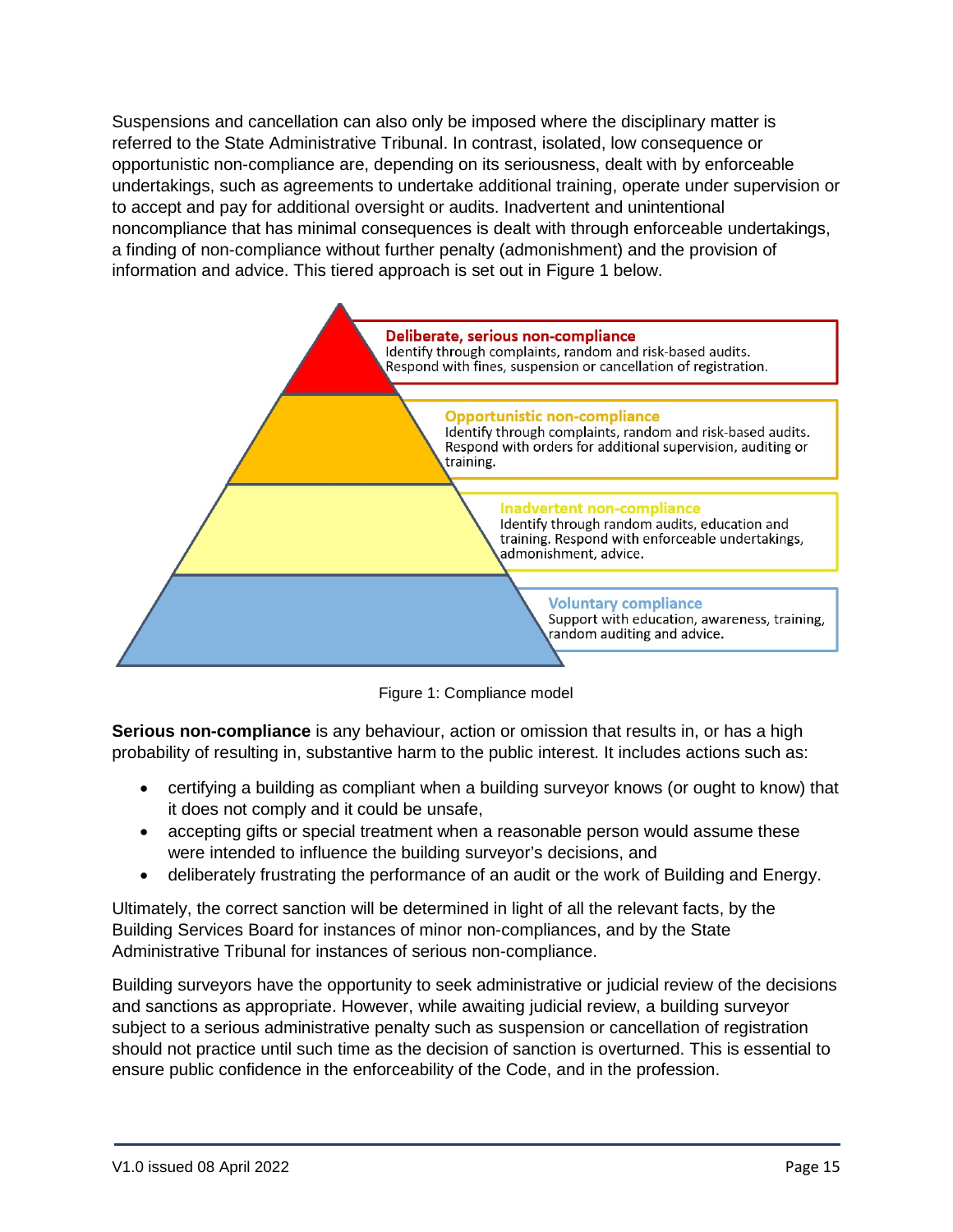# <span id="page-17-0"></span>**Appendix A Glossary**

**Building and Energy** means the Department of Mines, Industry Regulation and Safety – Building and Energy Division or its equivalents from time-to-time.

**Building Commissioner** means the statutory office under section 85 of the *Building Services (Complaint Resolution and Administration) Act 2011*.

**Building surveyor** means an individual registered under the *Building Services (Registration) Act 2011* to perform the statutory functions of statutory building surveying assessment work and statutory building surveying approval work.

**Certification** means forming an opinion or giving a certificate required under building approval legislation that a building meets the performance requirements of the NCC and other relevant state or territory legislation.

**Design(s)** includes plans and specifications for a building.

**Reasonable steps** mean an action or series of actions an objective person would consider sensible and fair to address an issue or achieve a desired outcome in the circumstances. This includes decisions, omissions and inaction.

**Registered** means authorised by a state or territory government to perform defined functions and exercise powers in that state or territory.

**Serious non-compliance** means any behaviour, action or omission that results in, or has a high probability of resulting in, substantive harm to the public interest.

**Statutory building surveying assessment work** means forming an opinion or giving a certificate that a building meets the requirements of the NCC and other relevant Western Australian legislation, where building approval legislation requires a registered building surveyor to form an opinion or give a certificate as a condition of granting a building approval. Statutory building surveying assessment work includes checking, verifying and peer-reviewing building proposals and inspecting and testing installation and construction work.

**Statutory building surveying approval work** means authorising construction or occupation of a building under building approval legislation that requires or allows a registered building surveyor to authorise construction or occupation.

**Statutory building surveying work** means assessment and certifying which building approval legislation requires to be done by a registered building surveyor, and approval work undertaken by an authorised delegate of a permit authority.

**Statutory functions** of a building surveyor, mean statutory building surveying assessment work and statutory building surveying approval work.

**Supervision** means overseeing, monitoring and directing the activities of a person or people to make sure they are working effectively, and being accountable for their work.